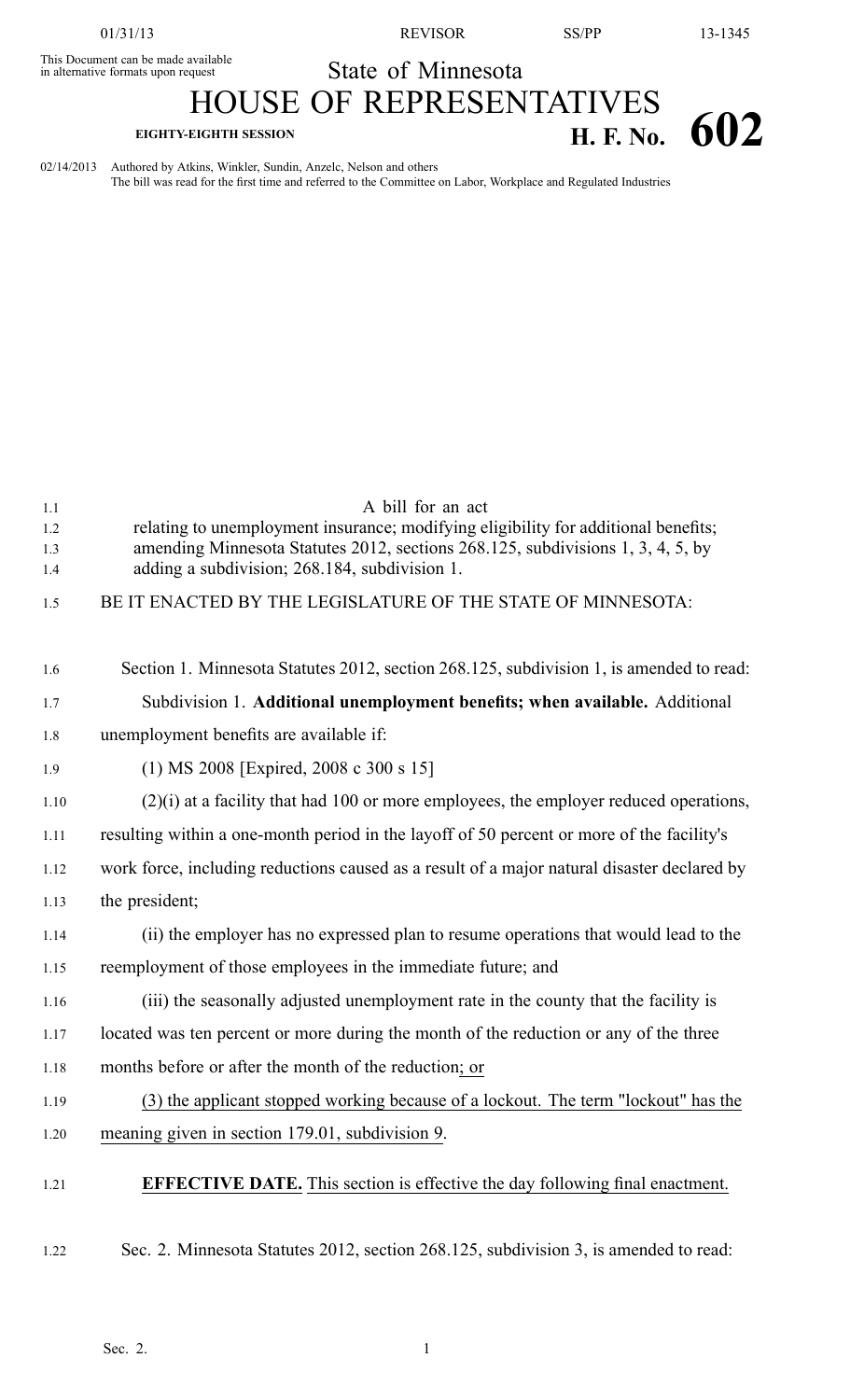| 2.1  | Subd. 3. Eligibility conditions. (a) An applicant is eligible to receive additional        |
|------|--------------------------------------------------------------------------------------------|
| 2.2  | unemployment benefits for any week during the applicant's benefit year if:                 |
| 2.3  | $(1)$ for any week during which benefits are available under subdivision 1, clause $(1)$ : |
| 2.4  | $(i)$ the applicant resides in a county that meets the requirements of subdivision $l$ ,   |
| 2.5  | elause (1), and resided in that county each week that regular unemployment benefits        |
| 2.6  | were paid;                                                                                 |
| 2.7  | (ii) the applicant was not paid unemployment benefits for any week in the 12 months        |
| 2.8  | before the effective date of the applicant's benefit account;                              |
| 2.9  | (iii) the applicant meets the same eligibility requirements that are required for          |
| 2.10 | regular unemployment benefits under section 268.069; and                                   |
| 2.11 | (iv) MS 2008 [Expired, 2008 e 300 s 17]                                                    |
| 2.12 | $(2)$ (1) the applicant was laid off from employment as a result of a reduction under      |
| 2.13 | subdivision 1, clause (2), or was laid off because of lack of work from that employer      |
| 2.14 | during the three-month period before, or the three-month period after, the month of the    |
| 2.15 | reduction under subdivision 1, clause (2);                                                 |
| 2.16 | $(3)$ (2) the applicant meets the same eligibility requirements that are required for      |
| 2.17 | regular unemployment benefits under section 268.069;                                       |
| 2.18 | $(4)$ (3) the applicant has exhausted regular unemployment benefits under section          |
| 2.19 | 268.07, is not entitled to receive extended unemployment benefits under section 268.115.   |
| 2.20 | and is not entitled to receive unemployment benefits under any other state or federal law  |
| 2.21 | for that week; and                                                                         |
| 2.22 | $(5)$ (4) a majority of the applicant's wage credits were from the employer that had a     |
| 2.23 | reduction in operations under subdivision 1, clause (2).                                   |
| 2.24 | (b) An applicant who stopped working because of a lockout is eligible to receive           |
| 2.25 | additional unemployment benefits for any week if:                                          |
| 2.26 | $(1)$ the applicant meets the eligibility requirements under section 268.069;              |
| 2.27 | (2) the applicant has exhausted regular unemployment benefits under section 268.07         |
| 2.28 | or the law of another state;                                                               |
| 2.29 | (3) the applicant is not eligible for extended unemployment benefits or                    |
| 2.30 | unemployment benefits under any federal law; and                                           |
| 2.31 | (4) the lockout is in active progress.                                                     |
| 2.32 | Section 268.085, subdivision 1, clause (2), does not apply to this paragraph.              |
| 2.33 | <b>EFFECTIVE DATE.</b> This section is effective the day following final enactment.        |
| 2.34 | Sec. 3. Minnesota Statutes 2012, section 268.125, subdivision 4, is amended to read:       |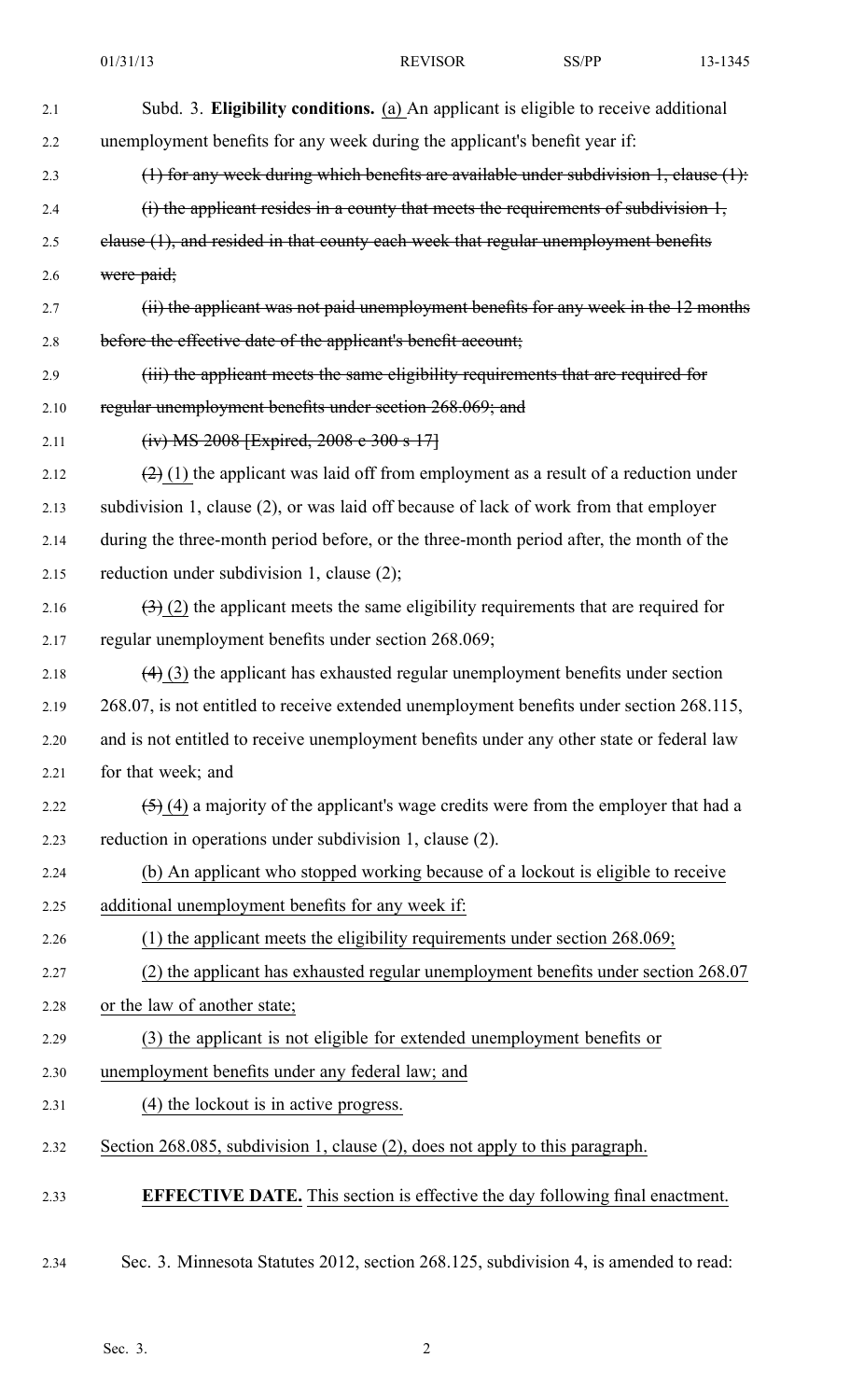- 3.1 Subd. 4. **Weekly unemployment benefit amount.** An applicant's weekly additional 3.2 unemployment benefit amount is the same as the applicant's weekly regular unemployment 3.3 benefit amount during the current benefit year under section 268.07.
- 

3.4 **EFFECTIVE DATE.** This section is effective the day following final enactment.

- 3.5 Sec. 4. Minnesota Statutes 2012, section 268.125, subdivision 5, is amended to read: 3.6 Subd. 5. **Maximum amount of unemployment benefits.** (a) For an applicant 3.7 who qualifies for additional unemployment benefits under subdivision 1, clause (2), the 3.8 maximum amount of additional unemployment benefits available in the applicant's benefit 3.9 year is one-half of the applicant's maximum amount of regular unemployment benefits 3.10 available under section 268.07, subdivision 2. Extended unemployment benefits paid and 3.11 unemployment benefits paid under any federal law other than regular unemployment 3.12 benefits must be deducted from the maximum amount of additional unemployment 3.13 benefits available. 3.14 (b) For an applicant who qualifies for additional unemployment benefits under 3.15 subdivision 1, clause (3), the applicant may receive additional unemployment benefits 3.16 without limitation so long as the lockout is in active progress. 3.17 **EFFECTIVE DATE.** This section is effective the day following final enactment. 3.18 Sec. 5. Minnesota Statutes 2012, section 268.125, is amended by adding <sup>a</sup> subdivision 3.19 to read: 3.20 Subd. 7. **Maximum experience rated employers.** If the employer is at the 3.21 maximum experience rating under section 268.051, subdivision 3, any additional 3.22 unemployment benefits paid under subdivision 1, clause (3), which do not affect the 3.23 experience rating, must be charged to the employer as provided under section 268.184, 3.24 subdivision 1, paragraph (d). 3.25 **EFFECTIVE DATE.** This section is effective the day following final enactment. 3.26 Sec. 6. Minnesota Statutes 2012, section 268.184, subdivision 1, is amended to read: 3.27 Subdivision 1. **Administrative penalties.** (a) The commissioner must penalize 3.28 an employer if that employer or any employee, officer, or agen<sup>t</sup> of that employer, is 3.29 in collusion with any applicant for the purpose of assisting the applicant to receive 3.30 unemployment benefits fraudulently. The penalty is \$500 or the amount of unemployment
- 3.31 benefits determined to be overpaid, whichever is greater.